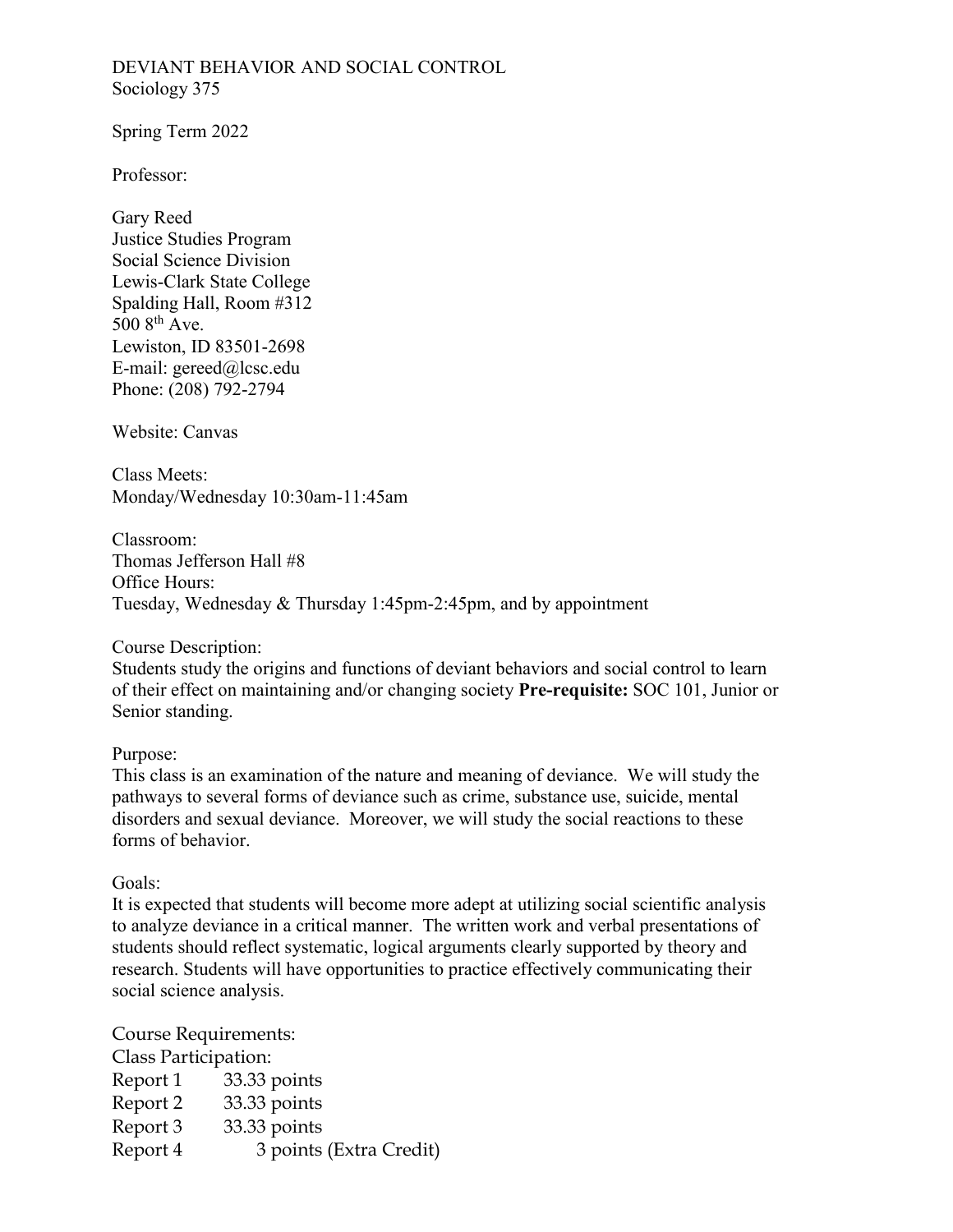Exam One 100 points Exam Two 100 points Exam Three 100 points

Total: 400 points

Course grading: A 400-372 A- 371-360 B+ 359-348 B 347-332 B- 331-320  $C+ 319-308$ C 307-292 C- 291-280 D 279-240 F 239-0

Class Participation:

Attendance is expected and active participation is essential for the success of this class. Students who participate actively derive the most lasting benefits from the course. Attendance will be taken most days, and at the end of the semester, students with an attendance record of 90% or better will receive four extra points added to their course grade.

Participation includes attending class meetings and contributing to class discussions. In order to ensure adequate student discussion, I reserve the right to call on students to discuss the topics of the day, so please be prepared to contribute.

Participation also includes short reports (approximately 3 typed pages) on selected issues in the readings (to be assigned in class). The reports are important because they will serve as preparation for discussions. The reports will be evaluated on the quality and thoughtfulness of your social scientific analysis of the assigned material. They will be graded as: excellent, surpassing expectations (A), good, competent work (B), satisfactory  $(C)$ , not satisfactory  $(D)$ , failing  $(F)$ .

REPORTS WILL BE DUE IN CLASS. LATE REPORTS WILL BE PENALIZED A FULL LETTER GRADE (e.g. a late "B" will become a "C"). FOUR (4) REPORTS WILL BE ASSIGNED. YOU ARE REQUIRED TO SUBMIT THREE (3). YOU MAY SUBMIT FOUR REPORTS IF YOU NEED EXTRA CREDIT. The extra credit will be applied towards your participation grade. An "A" extra credit report adds three points to your grade, a "B" is worth two points, and a "C" is worth one point.

# **Also note that your reports must contain references for paraphrased and quoted material. .**

**You must use the modified APA-style referencing that is used in the journal** *Criminology*: A recent study (Smoe, 1996) reveals knowledge is good. A more specific paraphrase: Joe Smoe (1996:2) found 90 percent of the people believe knowledge is good. A long quote should be indented on both margins and single-spaced: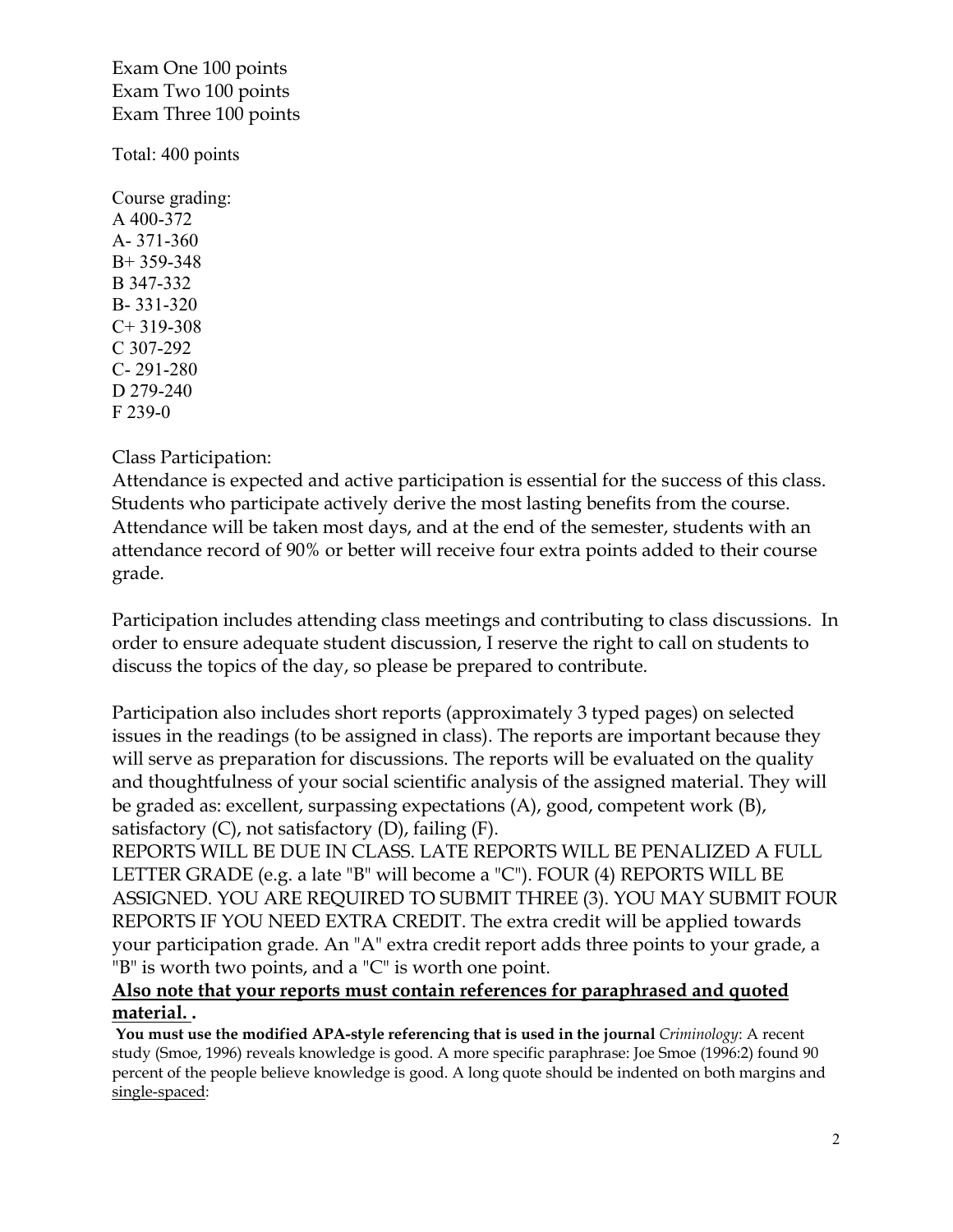All work and no play make Jack/Jill a dull person. All work and no play make Jack/Jill a dull person. All work and no play make Jack/Jill a dull person. All work and no play make Jack/Jill a dull person. All work and no play make Jack/Jill a dull person. All work and no play make Jack/Jill a dull person. All work and no play make Jack/Jill a dull person. (Smoe, 1996:3)

## Exams:

Three exams (including the final exam) consisting of essay, multiple-choice, true/false, and fill-in-the-blanks questions will be administered in **Canvas this spring**. Study questions will be available prior to the exams to help you prepare.

## Student Conduct:

"Cheating or plagiarism in any form is unacceptable. The College functions to promote the cognitive and psychosocial development of all students. Therefore, all work submitted by a student must represent his/her own ideas, concepts and current understanding" (Provost Fernandez, 2008).

All students are expected to take the short tutorial on citing sources at: http://www.lcsc.edu/library/ILI/Module\_2A/Welcome.htm

Any student with questions remaining as to what constitutes cheating or plagiarism should consult the instructor in order to avoid any misunderstanding. If a student is caught cheating, at minimum, he/she will fail the assignment, the Judicial Affairs Officer will be notified and the incident recorded. Students must also keep copies of any written work turned in. Moreover, we will be dealing with controversial issues at times and it is essential that discussions remain constructive and respectful.

If you need course adaptations or accommodations because of a disability, if you have emergency medical information to share with me, or if you need special arrangements in case the building must be evacuated, please make an appointment to talk with me.

The *Family Educational Rights and Privacy Act* (FERPA) is a federal law designed to protect the privacy of student education records and is enforced by the U.S. Department of Education. In essence, the act states that 1) students must be permitted to inspect their own "education records" and 2) "school officials" may not disclose personally identifiable information about a student without written permission from the student. For further information on FERPA and LCSC's directory information policy, visit [www.lcsc.edu/registrar](http://www.lcsc.edu/registrar) or call 208-792-2223.

## **Please refrain from gaming, web surfing or using your cell phone during class.**

Assignment Grading:  $A \geq 93\%$  $A - \geq 90\%$  $B + \geq 87\%$  $B \ge 83\%$  $B - \ge 80\%$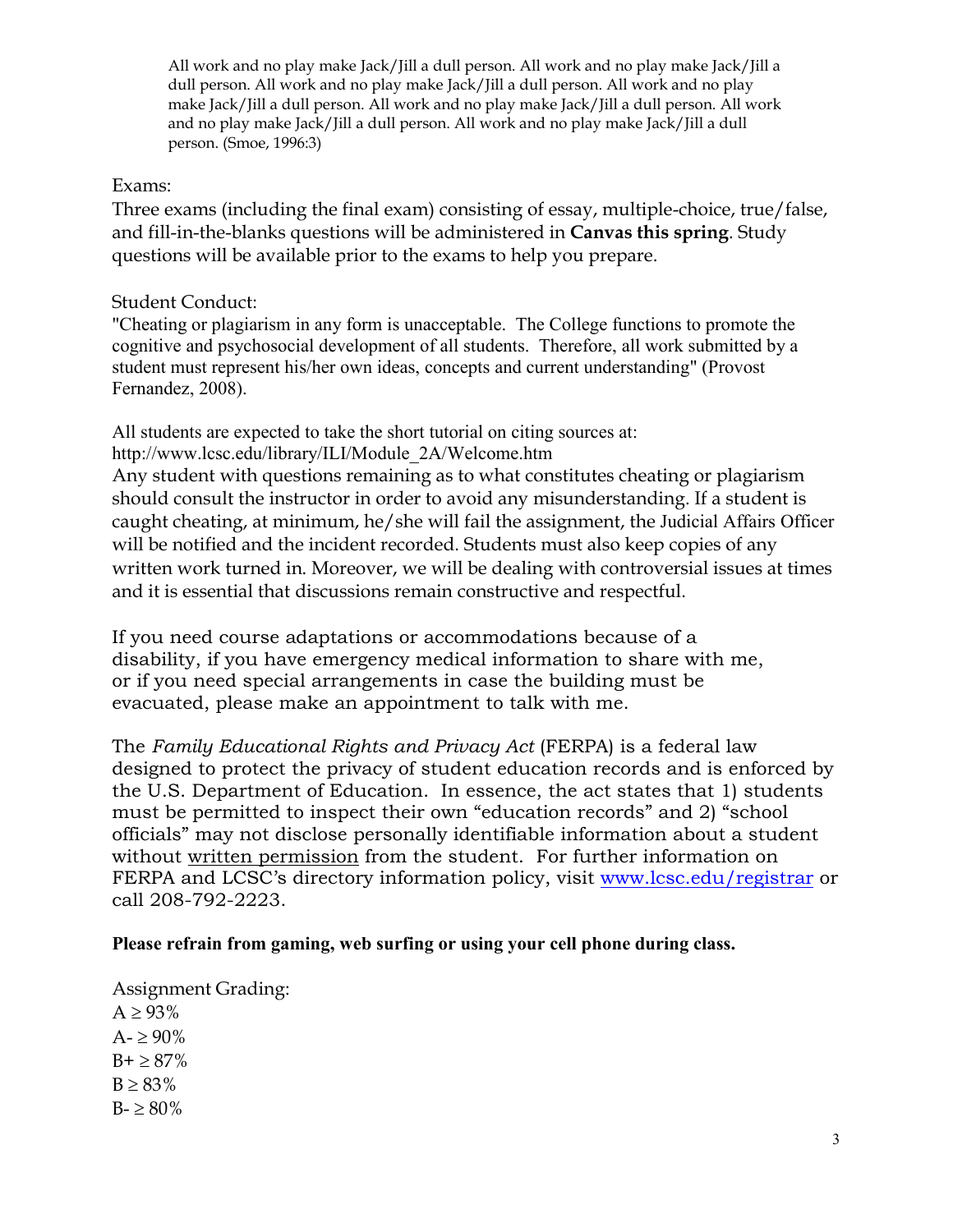$C + \geq 77\%$  $C \ge 73\%$  $C - \geq 70\%$  $D+ \geq 67\%$  $D \ge 63\%$  $D - \geq 60\%$  $F \geq 53\%$ 

Readings: (Available at the Lewis-Clark Bookstore) *Sociology of Deviant Behavior, 14th edition, 2011 or 15th edition* Authors: Clinard and Meier Publisher: Thomson/Wadsworth/Cengage ISBN: 978-0-495-81167-1 Plus selected readings posted on Canvas

#### **Topics and Assignments**:

(Due to the nature of academic discussions, the topics listed below will not always correspond to the days' discussions.)

Jan 17: Martin Luther King Jr. Day

Jan 19: Introduction to the course and the nature and meaning of deviance Reading: Clinard and Meier chapter 1

Jan 24-26: Deviant events and social control Reading: Clinard and Meier chapter 2

Jan 31-Feb 2: Becoming deviant Reading: Clinard and Meier chapter 3

Feb 7-9: Major Theories of Deviance: Anomie and conflict Reading: Clinard and Meier chapter 4 **Written Report #1 due Feb 9, 10:30am**

Feb 14-16: Labeling, control, and learning Reading: Clinard and Meier chapter 4 **Exam One Feb 16, 10:30am-11:30am on Canvas**

Feb 21: No Class-Presidents' Day

Feb 23: Crimes of interpersonal violence Reading: Clinard and Meier chapter 5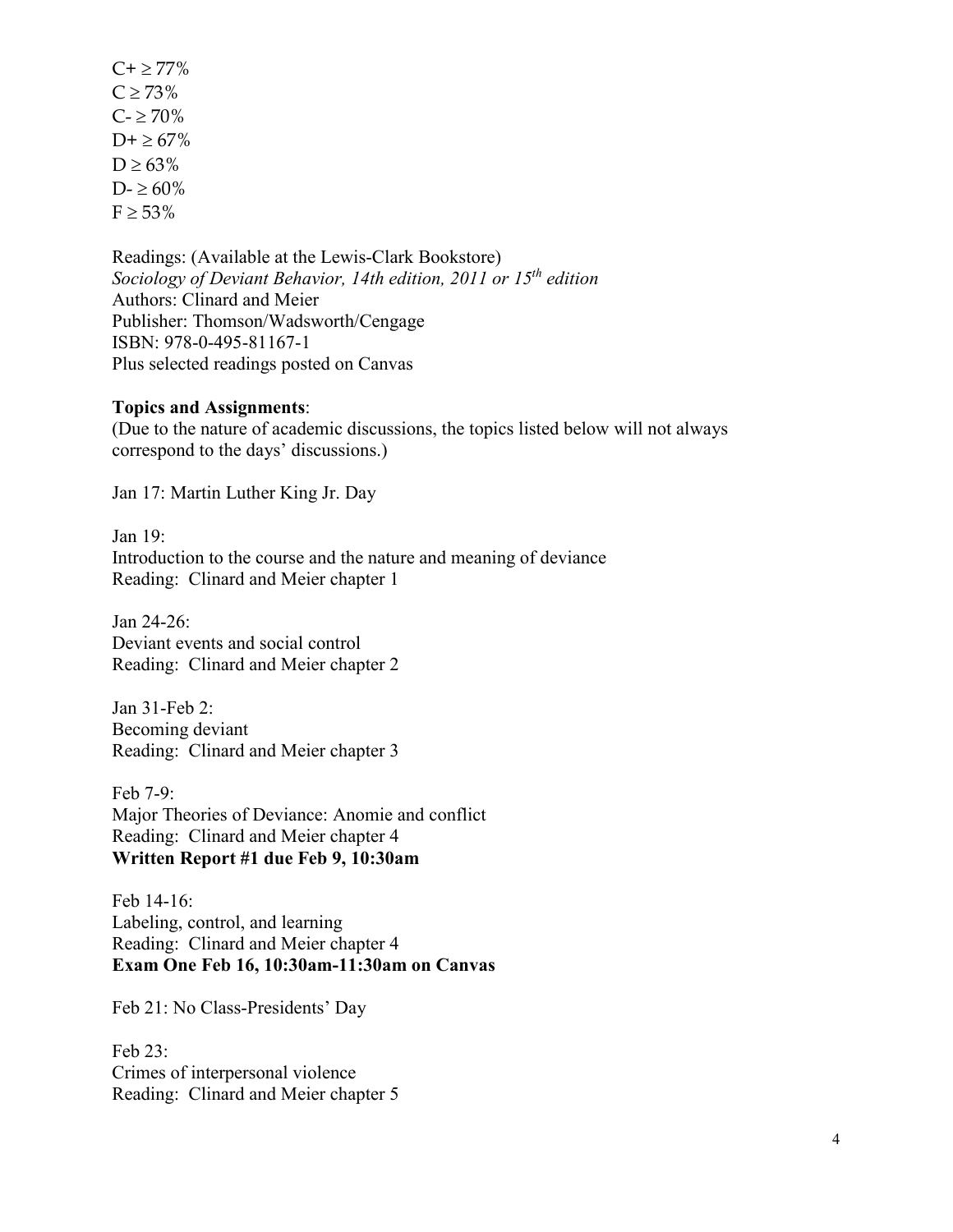Feb 28-March 2: Nonviolent crime Reading: Clinard and Meier chapter 6 **Written Report #2 due March 2, 10:30am**

March 7-9: White collar and corporate crime Reading: Clinard and Meier chapter 7

March 14-16: Drug use and addiction Reading: Clinard and Meier chapter 8 **Exam Two March 16, 10:30am-11:30am on Canvas**

March 21-23: Drunkenness and alcoholism Reading: Clinard and Meier chapter 9

## **March 28-April 1 Spring Break**

April 4-6: Suicide Reading: Clinard and Meier chapter 10 **Written Report #3 due April 6, 10:30am**

April 11-13: Heterosexual deviance Reading: Clinard and Meier chapter 11

April 18-20: Gays, lesbians, and homophobia Reading: Clinard and Meier chapter 12 **Written Report #4 due April 20**

April 25-27: Physical disabilities Reading: Clinard and Meier chapter 13

May 2-4: Mental disorders and Recent Forms of Deviance Reading: Clinard and Meier chapters 14 and 15

### **May 9: Final Exam 10:30am-11:30am**

FROM PLAGIARISM.ORG: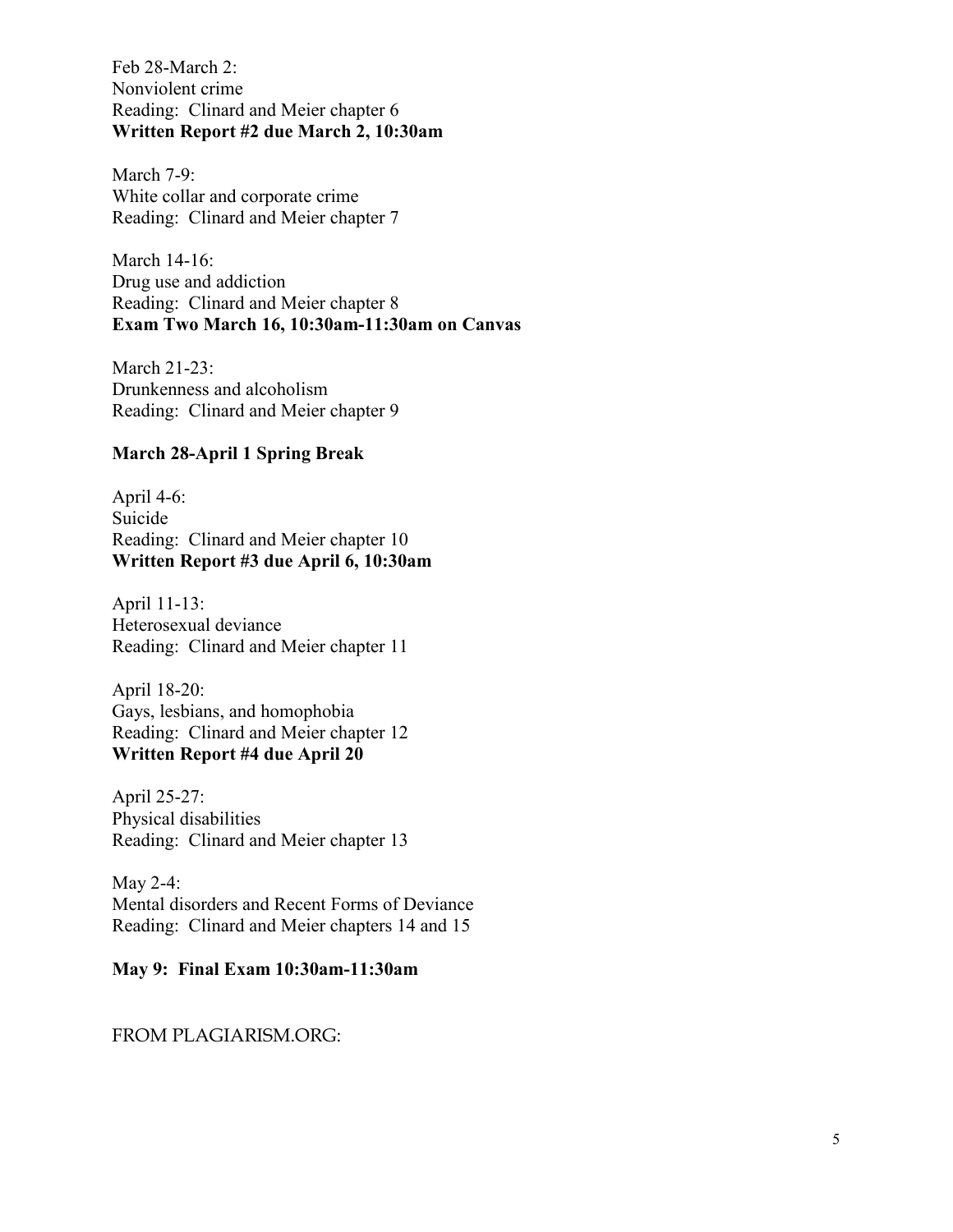Many people think of plagiarism as copying another's work, or borrowing someone else's original ideas. But terms like "copying" and "borrowing" can disguise the seriousness of the offense:

# **According to the Merriam-Webster Online Dictionary, to "plagiarize" means**

- 1. to steal and pass off (the ideas or words of another) as one's own
- 2. to use (another's production) without crediting the source
- 3. to commit literary theft
- 4. to present as new and original an idea or product derived from an existing source.

In other words, plagiarism is an act of fraud. It involves both stealing someone else's work and lying about it afterward.

# **But can words and ideas really be stolen?**

According to U.S. law, the answer is yes. The expression of original ideas is considered intellectual property, and is protected by copyright laws, just like original inventions. Almost all forms of expression fall under copyright protection as long as they are recorded in some way (such as a book or a computer file).

# **All of the following are considered plagiarism:**

- turning in someone else's work as your own
- copying words or ideas from someone else without giving credit
- failing to put a quotation in quotation marks
- giving incorrect information about the source of a quotation
- changing words but copying the sentence structure of a source without giving credit
- copying so many words or ideas from a source that it makes up the majority of your work, whether you give credit or not (see our section on "fair use" rules)

Most cases of plagiarism can be avoided, however, by citing sources. Simply acknowledging that certain material has been borrowed, and providing your audience with the information necessary